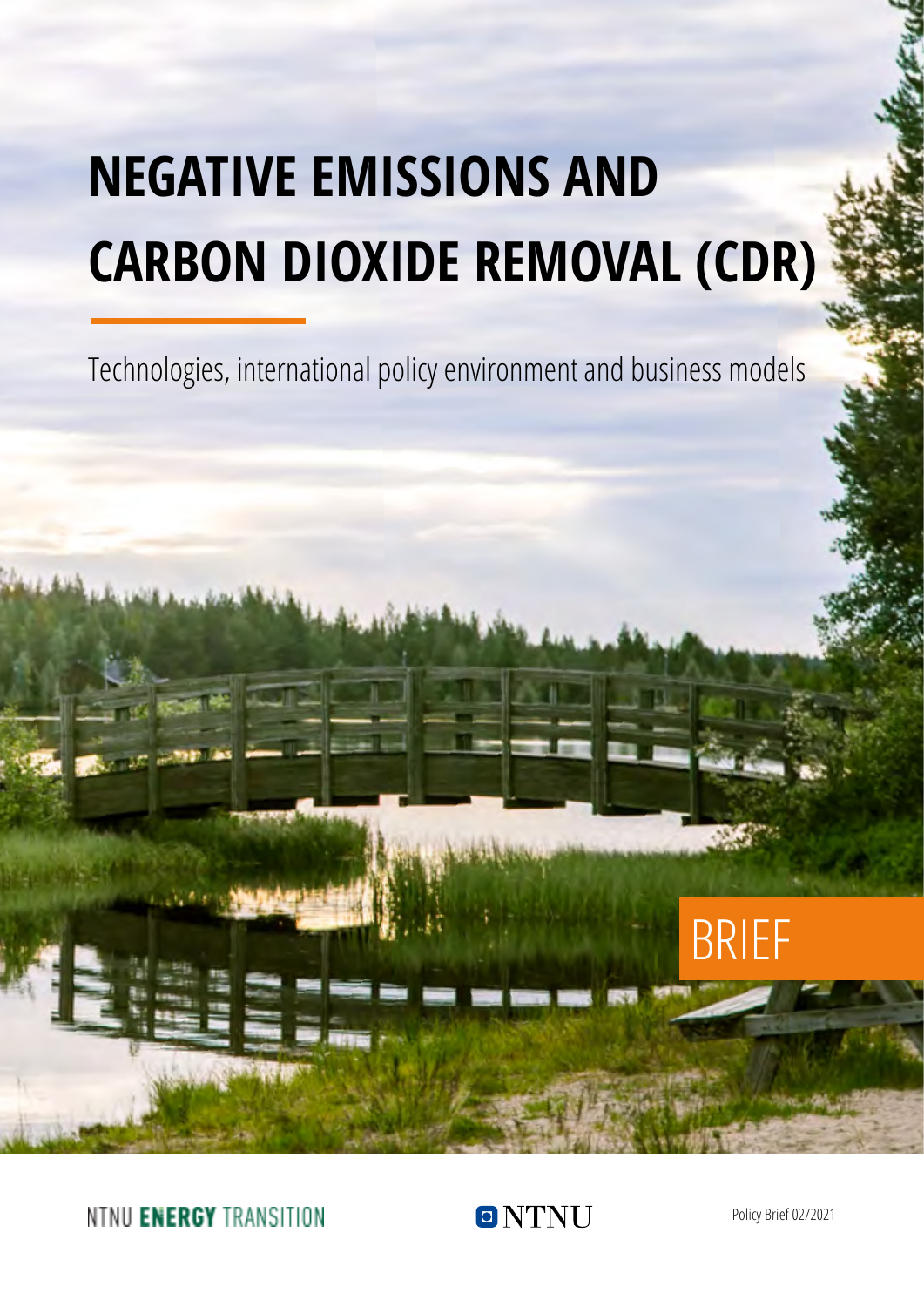### CONTENTS

| Overview of net negative emission technologies and approaches 4 |
|-----------------------------------------------------------------|
|                                                                 |
|                                                                 |

Astrid Sørensen, NTNU and Equinor (main editor) Jae Edmonds, PNNL Ståle Aakenes, Gassnova Steve Freeman, Schlumberger Hans Petter Kildal, Becour Tiina Koljonen, VTT Michelle Lancaster, Microsoft Helene Muri, NTNU Jim Stian Olsen, Aker Carbon Capture Jostein Pettersen, Equinor Fabien Ramos, DG Climate Pål Rasmussen, NTNU and Gassco Hilde Røed, Equinor Svante Søderholm, Swedish Energy Agency Asgeir Tomasgard, NTNU Olaf Lehn Tranås, NTNU Julius Wesche, NTNU

#### Cite as:

Sørensen, A (ed), J. Edmonds, S. Aakenes, S. Freeman, H.P. Kildal, T. Koljonen, M. Lancaster, H. Muri, J.S. Olsen, J. Pettersen, F. Ramos, P. Rasmussen, H. Røed, S. Søderholm, A. Tomasgard, O.L. Tranås, J. Wesche (2021): Negative Emissions and Carbon Dioxide Removal (CDR). NETI Policy Brief 02/2021, NTNU, Trondheim, Norway

Graphic design and print: NTNU Grafisk Senter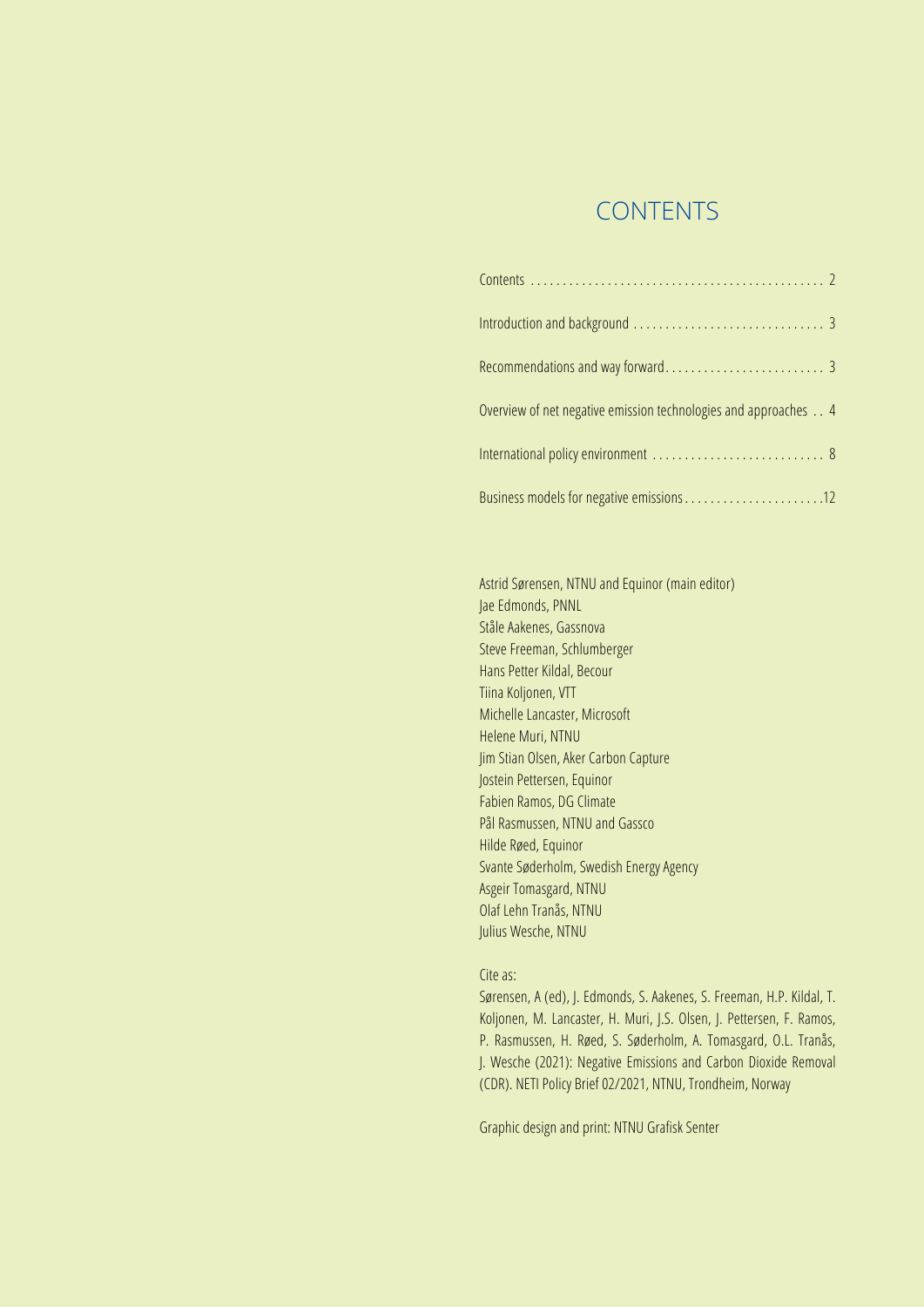## <span id="page-2-0"></span>INTRODUCTION AND BACKGROUND

From UNEP Emissions Gap Report 2020's Executive Summary:

*"Are we on track to bridging the gap? Absolutely not."*

The task ahead of us is gigantic.

Most scenarios and pathways that brings us to a net zero society rely on our ability to remove carbon dioxide  $(CO<sub>2</sub>)$  from the atmosphere from around 2040 and onwards. This is an underexplored area that will need collaboration, power, incentives, and endurance to unlock the potential required.

This policy brief summarizes highlights from the workshop on Negative Emissions and Carbon Dioxide Removal (CDR) held 28 April under the NTNU Energy Transition Week 2021. It was the first in a series of workshops on the topic that aim to outline the main challenges related to:

- 1. How should businesses approach a situation where negative emissions becomes a necessity?
- 2. What is the role of governments in making this happen: for example, reducing risk, building markets, and providing regulation – and what is the right timing?
- 3. What are the knowledge gaps that the academic society should address?

This first workshop was primarily used to shed light on the topic of negative emissions and CDR by taking a closer look at negative emission technologies, the international policy environment, and some selected companies' business models for negative emissions.

This summary should not be used as scientific facts and conclusions, but rather as a summary of important issues and aspects discussed at the workshop.

# RECOMMENDATIONS AND WAY FORWARD

Negative emissions and CDR at scale can offset hard to reduce emissions streams and remove historic emissions from the atmosphere. Hence, both will become important and required means to fulfil the Paris Agreement.

A number of solutions will be relevant and necessary in the future depending on both social aspects and policy regimes as well as technological capabilities.

To ensure fulfilling the Paris Agreement, we:

- **Need more modelling work and more facts** on how the nature takes up and release carbon;
- **Need more engineered solutions / projects** at significant lower cost, meaning massive technology development and at scale use. Partnerships will be key;
- **Need stronger national and international commitments** to drive CDR and development of harmonized regulations including sustainable supply chains;
- **Need standardized, long-lasting, flexible, and transparent concepts of certificate** on carbon removal and removal counting including technologies to ensure reliability;
- **Need marketplaces** where those willing to pay for CDR can meet those that are able to implement CDR actions with third party verification;
- **Need to bring together actors across all industries.**  Those willing to share and contribute, to bring up opportunities and solutions, and develop credible business models for actors willing to pay or have an obligation to create negative emissions.

#### And finally, we **need willingness to put pressure behind and speed up the process.**

The above are also areas where research is required to improve the knowledge base for future decisions. Future workshops in the series will dive deeper into selected recommended topics.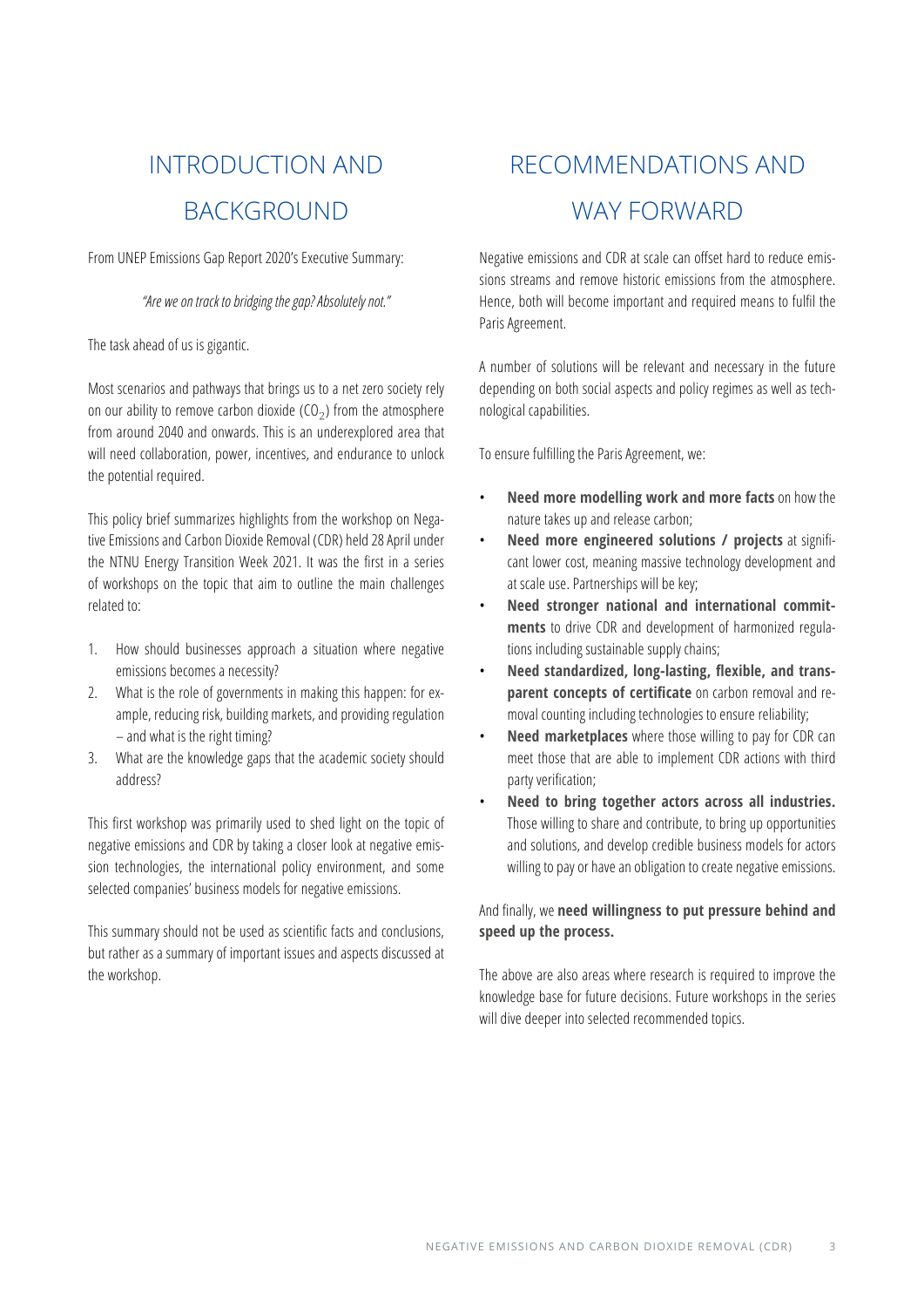# <span id="page-3-0"></span>OVERVIEW OF NET NEGATIVE EMISSION TECHNOLOGIES AND APPROACHES

Carbon dioxide (CO<sub>2</sub> or "carbon") removal (CDR) technologies play an important role in strategies to reach a key goal of the Paris Agreement of 2015, limiting climate change to well below two degrees, and even more so in scenarios that limit climate change to 1.5°C. CDR technologies provide negative emissions that can offset hard to reduce emissions streams. While global emissions reach negative levels near 2050, CDR technologies begin deploying well before 2050.

The term CDR refers to a wide range of technologies, some of them quite familiar, e.g., afforestation, and some of which are less familiar, e.g., direct air capture. For the purpose of this overview, we will bundle technologies into six sets (Figure 1):

- 1. Coastal blue carbon,
- 2. Soil carbon and biochar,
- 3. Afforestation ,
- 4. Bioenergy with  $CO<sub>2</sub>$  capture and storage (BECCS),
- 5. Direct air capture (DAC), and
- 6. Mineralization and enhanced weathering.

These are briefly described below.

1. **Coastal blue carbon** refers to carbon captured and stored by the world's coastal ecosystems. The technology consists of protecting and restoring coastal regions' natural ecosystems. Cost estimates range from 0-20  $1/tCO<sub>2</sub>$  with cumulative global storage potential of ~50-85 Gt CO<sub>2</sub> (Siikamäki J. et.al., 2013) i.e., roughly one-two years annual global CO<sub>2</sub> emissions.

2. **Soil carbon and biochar** are technologies for accumulating carbon in soils. Soils contain roughly twice as much carbon (5.800 Gt  $CO<sub>2</sub>$ ) as the atmosphere (2.750 Gt  $CO<sub>2</sub>$ ). Over time farming practices and other land transformations have exposed soil carbon to the atmosphere where it has oxidized to form  $CO<sub>2</sub>$ . Roughly 440 Gt  $CO<sub>2</sub>$ have been lost cumulatively from soils as the result of human activities (Sanderman J. et al., 2017). By changing land practices, for example employing low- and/or no-till cropping practices, soil carbon loss could be stopped or reversed. Natural processes would restore carbon to soils, but that process could be accelerated by employing other technologies such as pyrolyzing biological feedstocks and adding the resulting carbon to soils. Though there is limited pyrolysis capacity

installed globally now and the process is fairly energy demanding. The restoration of carbon to soils not only provides a CDR opportunity, but also enhances soil productivity. Cost estimates range from 0-100 \$/ tCO<sub>2</sub> (IPCC SR15) with cumulative potential of 90-440 Gt CO<sub>2</sub>.

3. **Afforestation** refers to expanding the extent of land area covered by forests. The afforestation potential is highly geographically specific and certain countries have significant amounts of abandoned agricultural land possible for afforestation. Studies show that the total areas may be as large as or even larger than the different countries' own statistics on abandoned land. The technology is cheap compared to other negative emission technologies. Forests and other above ground biomass hold carbon in the plant structure. Above ground biomass contains roughly 2.200 Gt CO<sub>2</sub>, somewhat less than the atmosphere's 2.750 Gt  $CO<sub>2</sub>$ . Anthropogenic land use change has released roughly 900 to 1.100 Gt  $CO<sub>2</sub>$  to the atmosphere (Olofsson J. et al., 2008). Deforestation is a current source of emission rather than a sink. Changing land-use patterns to restore forest carbon stocks provide a potentially large opportunity to deliver CDR services but is subject to permeance and leakage between afforesting and deforesting regions through international trade pressures. The competition with agricultural land use is a significant tradeoff. Afforestation could also lead to a warming of temperatures due to changes to the land surface properties, even though more carbon is stored in the trees. Cost estimates range from 0-50  $1/1CO<sub>2</sub>$  (IPCC SR15).

4. **Bioenergy with CO**2 **capture and storage (BECCS)** refers to technologies that use bioenergy in combination with  $CO<sub>2</sub>$  capture and storage. Bioenergy fuels obtained their carbon from the atmosphere, so that if it is combusted and returned to the atmosphere no net change in atmospheric carbon occurs. If, however, the carbon is captured and not returned to the atmosphere then the process generates energy and net carbon removal. Potential bioenergy sources include recycled waste streams of wood, paper, land-fill methane, crop residues, and purpose-grown crops such as corn, rapeseed, sugarcane, switchgrass, or woody poplar. Energy production is limited by competition for productive lands. Competition with food and unmanaged ecosystem land uses creates significant tradeoffs for purpose-grown bioenergy, though the demand for land for bioenergy is smaller in scenarios with BECCS than in scenarios that do not allow for BECCS. It also matters if irrigation is required or not to grow the bio feedstock.

<sup>1</sup> Indirect emissions will affect these net calculations but become less relevant as systems in the economy approach zero or negative emissions. Increasing the velocity of biogenic carbon can in itself, for some time, increase the  $CO<sub>2</sub>$  concentration in the atmosphere.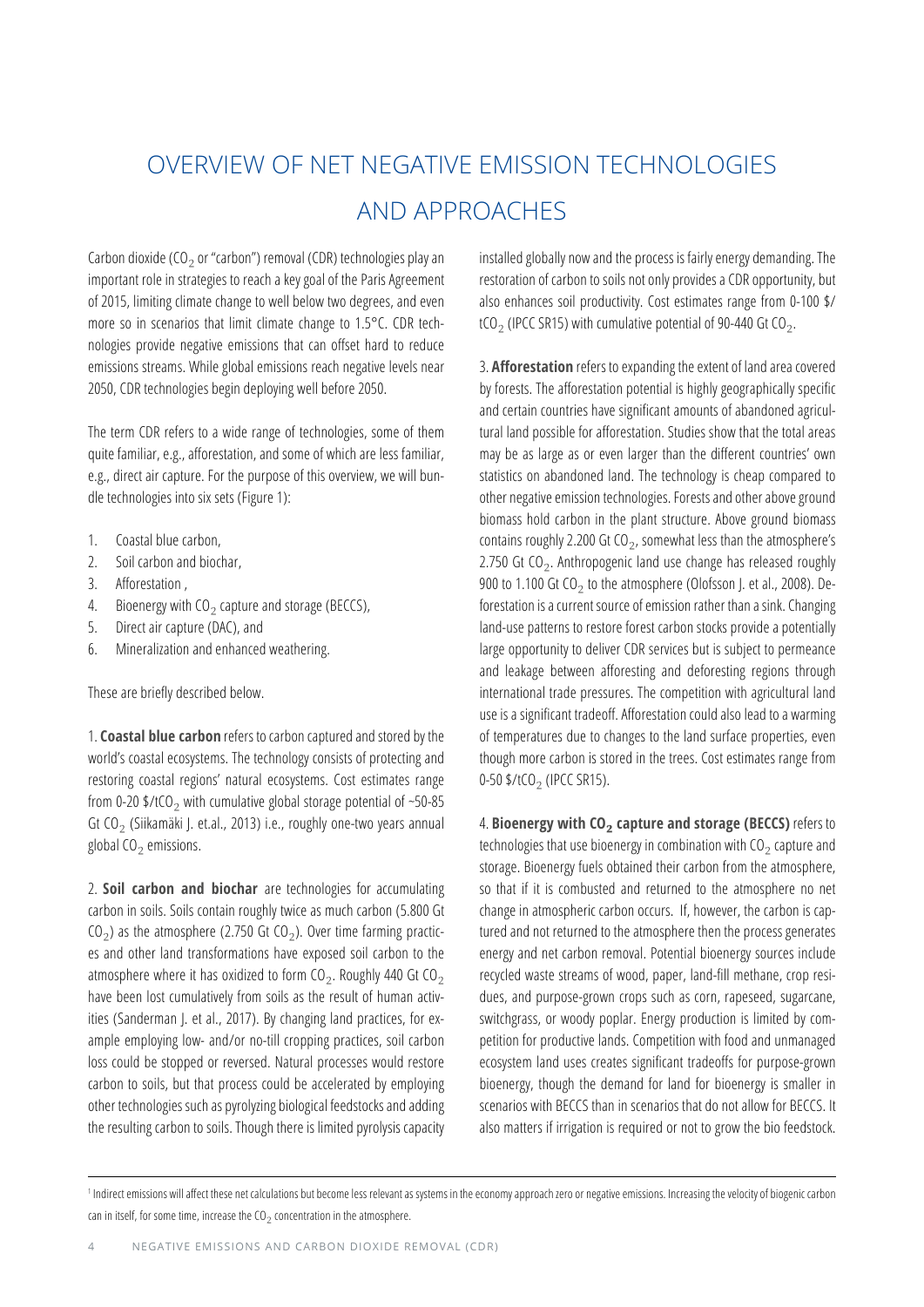Once captured  $CO<sub>2</sub>$  must be transported to its storage location.  $CO<sub>2</sub>$ can be stored in deep saline formations (on and offshore) depleted oil and gas reservoirs, un-minable coal seams and basalt formations. The cumulative storage potential substantially exceeds current estimates of potential cumulative  $CO<sub>2</sub>$  capture in the 21st century. BECCS capture costs are estimated to range from 100-200 \$/tCO<sub>2</sub> (IPCC SR15).

5. **Direct Air Capture (DAC)** employs CO<sub>2</sub> capture technology to extract  $CO<sub>2</sub>$  directly from the atmosphere. Several pilot facilities are currently in operation. Once captured the  $CO_2$  would be stored in a reservoir in the same way as captured  $CO<sub>2</sub>$  from other sources as discussed above. The total suite is often referred to as DACCS – Direct Air Carbon Capture and Storage. Tradeoffs include water use, capital intensity, and energy use. DAC cost estimates range from 100-600 \$/ tCO<sub>2</sub> (IPCC SR15).

6. **Mineralization** of  $CO<sub>2</sub>$  refers to the utilization of materials that react with  $CO<sub>2</sub>$  to form stable chemical bonds. Mineralization is both a capture and storage mechanism. As example, limestone could be ground up and spread in soils or the ocean to bind up carbon. Cost estimates range from 50-200  $*/CO<sub>2</sub>$  (IPCC SR15).

The first three technologies, coastal blue carbon, soil carbon enhancement, and afforestation are technologies that employ nature-based CDR. All three have issues with permanence, but more importantly they all have cumulative limits. The second set of three technologies, BECCS, DAC and mineralization, all could be deployed to remove carbon from the atmosphere on an effectively permanent basis hence, unlimited capacity. The first three technologies tend to have lower costs per ton of  $CO<sub>2</sub>$  uptake than the latter.



Figure 1: The six main groups of negative emission technologies and reliable sequestration.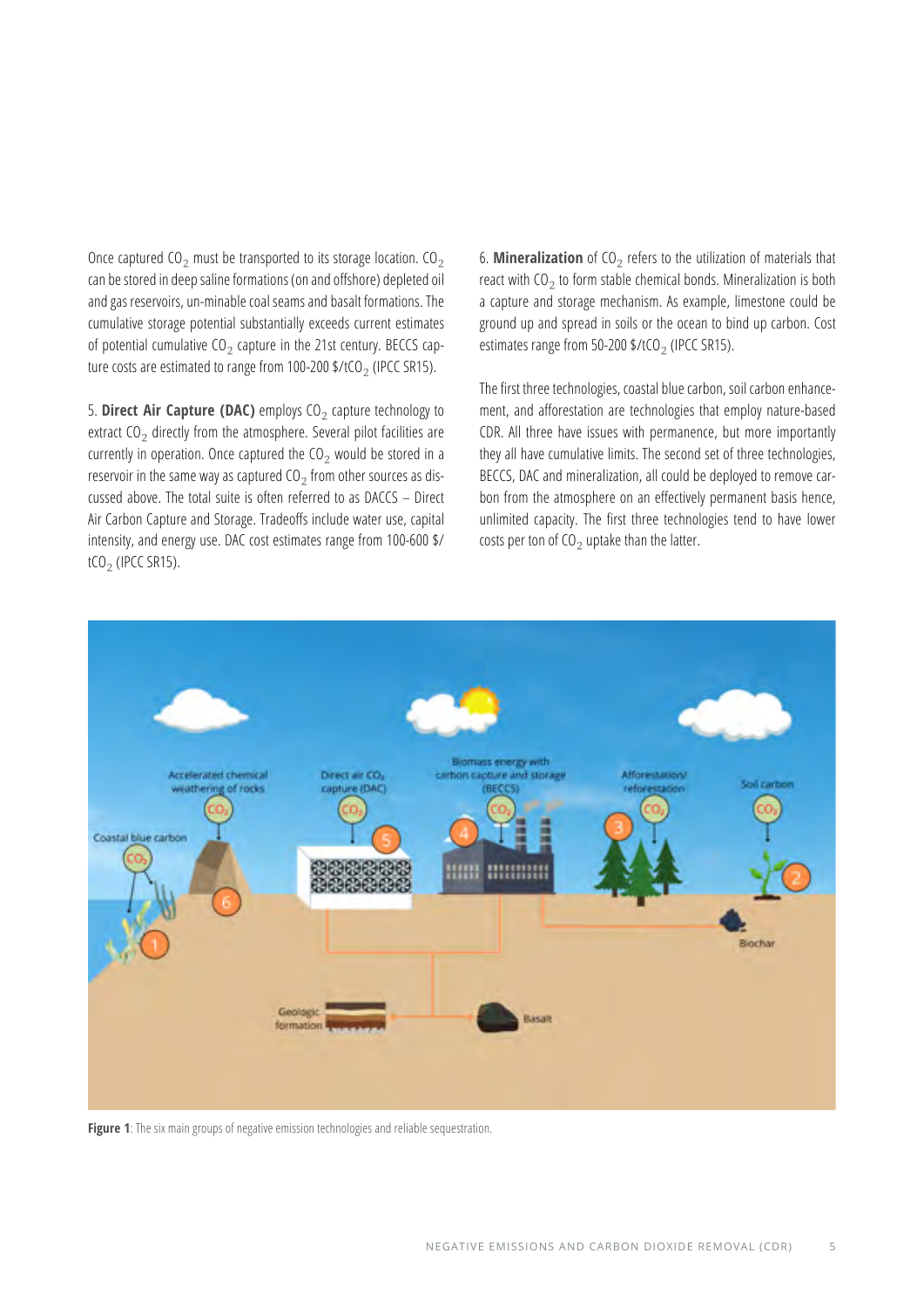

#### **Biogenic carbon to mitigate climate change – utilization and societal / environmental impacts**

In general, there are two main routes for utilizing biogenic carbon to mitigate climate change: i) Engineered solutions like BECCS and ii) nature-based solutions like afforestation etc.

The engineered solutions typically have fewer co-benefits with social aspects and other sustainable development goals (SDG) than climate, whereas the nature-based solutions more often can strengthen oth er SDGs. However, this is not always the case. Ocean alkalinization for example could be beneficial for local ecosystems, but this is still uncertain (Bach L.T. et al., 2019). Very large-scale afforestation could adversely impact biodiversity depending on how the land is used oth erwise.

Some additional comments to potential technologies:

- Blue carbon  $-$  especially mangroves  $-$  have the possibility to store the double amount of carbon per km 2 than land forest and will in addition improve the local ecosystem. Restoration is important as 25-30% of original mangroves are already lost, which can be part of a nation's contribution to climate mitigation. ~4Gt C are stored in mangroves today (Hutchison J. et al., 2013).
- Green carbon through afforestation  $-$  especially in tropical areas as trees in such areas will increase the hydrological cy cle, hence increase cloud formation and thereby increase heat reflectivity in addition to the effect of carbon uptake.
- Blue BECCS (e.g., the use of seaweed for fuels) can reduce the land-conflict. It does not use fresh water nor fertilizer but comes at higher costs. The solution is not studied enough, and there is uncertainty about side-effects on i.e., local ecosystems and halo gen emission. The interest in this solution is, however, growing.
- Green BECCS (a technology that the IPCC relies upon heavily) – comes with a range of challenges such as use of land for food production, water control, biodiversity threats, and decreased surface reflectivity. Therefore, BECCS is not a silver bullet to the climate crisis. It is largely a possibility in combi -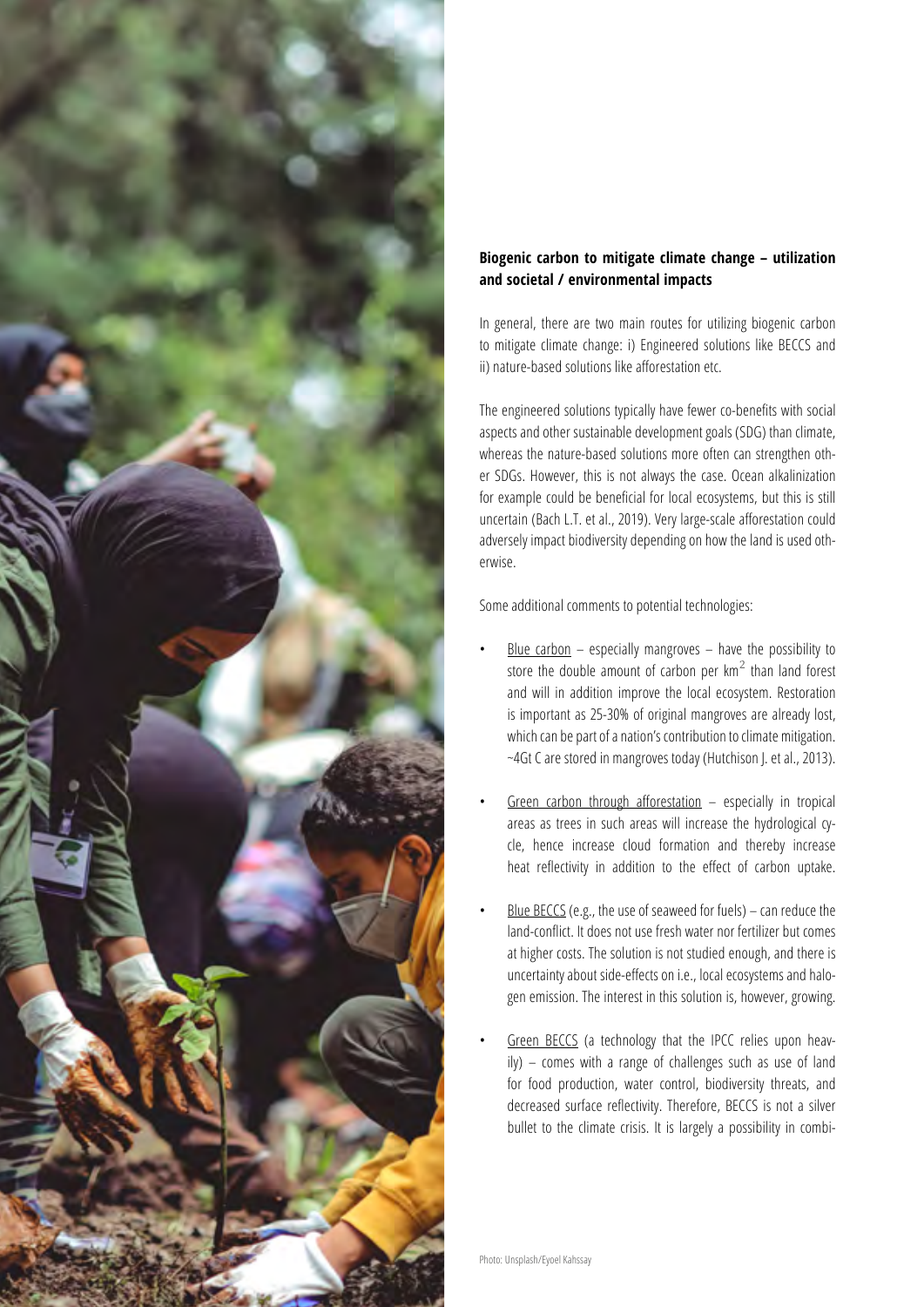nation with energy production and soil carbon. The largest possibility for bio-crops is to use abandoned land for re-agriculture, while using tropical forests (deforestation) and use for bio-crops will have a net negative climate effect. "Land management" is therefore a key aspect to reduce land-conflict and thereby avoids negative effects on other SDGs.

- Afforestation effects depend on location; Afforestation in boreal areas (with cold winters) e.g., will increase heat reflectivity as trees absorb more heat than snow covered landscapes – and may outweigh the effect of carbon uptake. Although large possibilities are related to afforestation, the effect of afforestation is essentially a medium-term solution due to inherent dangers of forest fires, insects, plagues, droughts etc. Afforestation could focus more on areas where forest fires have occurred – and identify what type of trees should be planted to take up the most  $CO<sub>2</sub>$ , protect against new fires etc.
- Restoration of ecosystems (beyond afforestation)  $-$  has a huge potential and may give many additional  $CO<sub>2</sub>$  sequestration effects in addition to many positive social effects.
- Direct Air Capture and CCU in combination can be used to complement the other climate solutions to reduce the pressure on land conflict. These can be viewed as a system for "carbon management" interlinking carbon recycling, carbon sequestration and renewable energy. Creating a value chain for carbon neutral/negative products will be important.

The  $CO<sub>2</sub>$  uptake in green and blue carbon is uncertain, as effects are complex and not fully understood yet. Estimates for expectations of BECCS vary to a high degree between scientific papers and grey literature, and there is a great split related to business models to realize carbon negative emissions. Reliable business models for all CDR solutions are missing, not only for BECCS.

There will be significant trade-offs between repair of ecological systems and avoidance of climate change in addition to other SDGs like food, water etc. This will be even more challenging when we remove fossil carbons used for different materials, food, chemicals etc. – as more fossil than biogenic carbons are used for these purposes. As the

need for materials, chemicals and food will increase over time the challenge will be even greater and it remains unclear how this can be unified with ecosystem preservation. There is also a significant uncertainty about complex side-effects from both blue and green BECCS.

There is an untapped potential for BECCS on waste and forest / agricultural residues. On the other hand, over time more and more waste and residues have found alternative use. "Engineered food", in the sense of produce "eggs without chicken", "solar food" are also brought to the market and crop yield improvement will be important going forward as well.

#### **Continued reading**

[IPCC special report on Global warming of](https://www.ipcc.ch/sr15/)  [1.5°C \(2018\) with attention to Chapter 4](https://www.ipcc.ch/sr15/)  ["Strengthening and Implementing the Glob](https://www.ipcc.ch/sr15/)[al Response".](https://www.ipcc.ch/sr15/)

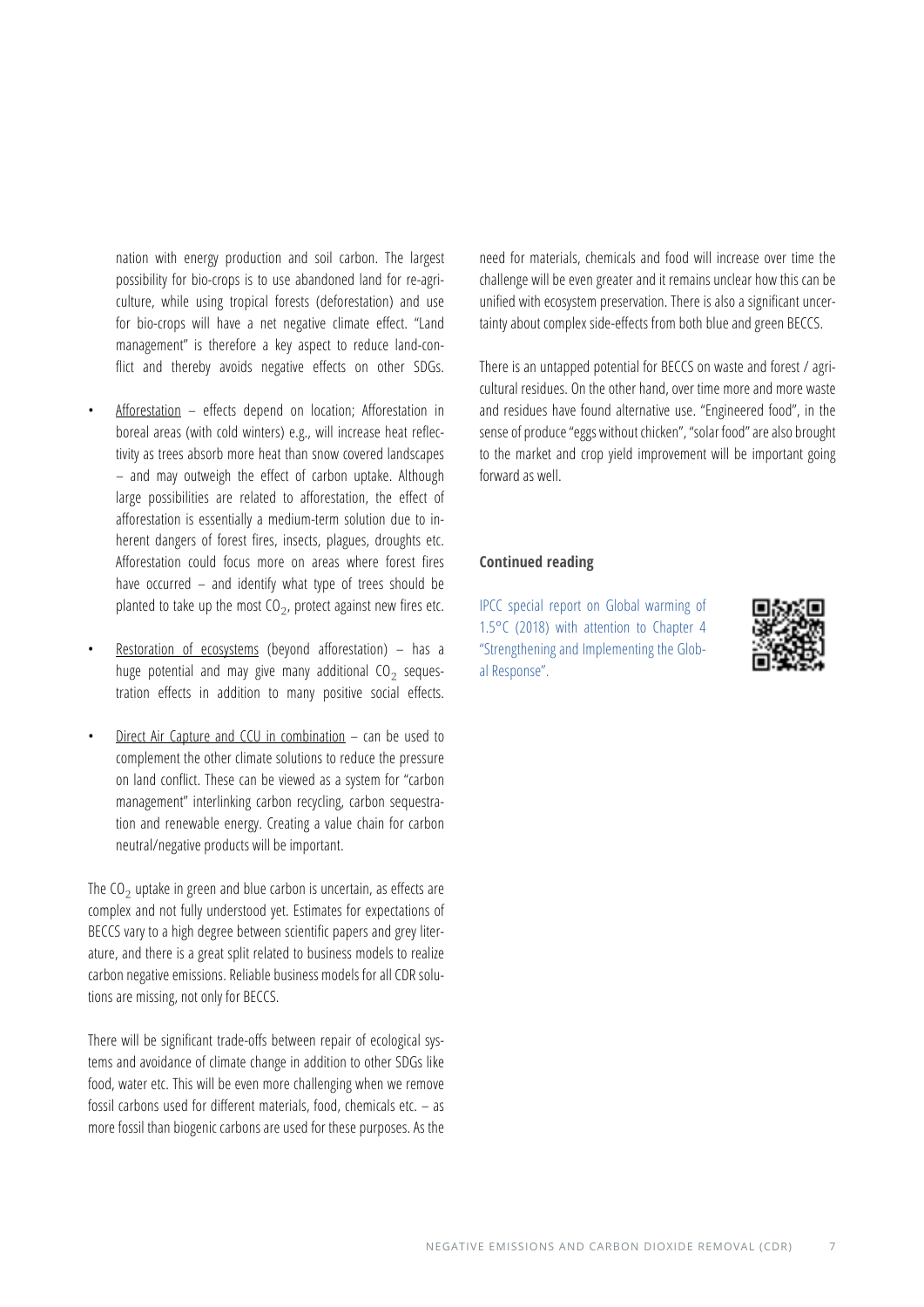## INTERNATIONAL POLICY ENVIRONMENT

<span id="page-7-0"></span>The policy environment is in many ways the key contributor to the future development and sets the scene through establishing ambition, introducing regulations, and supporting the development of new markets. This has a huge impact on society, academia, and citizens. Policy plays, as such, a key role in enabling a fair, just, and efficient transition.

CDR is not yet well accounted for in regulatory frameworks and substantial changes are needed to roll out negative emissions at scale. The following points to what such policy needs to provide:

- More policies on technology and innovation that stimulate development of engineered solutions / projects at significant lower cost, meaning massive technology development, demonstration, scaling up, monitoring and evaluation,
- Broad based carbon price incentives; private schemes for offsets or public schemes such as emission trading system (ETS),
- Specific incentives for DAC, BECCS, auctions, land use and nature-based solutions,
- Stronger national and international commitments to drive CDR and development of harmonized regulations including sustainable supply chains,
- Policy agility: keep evaluating as we go along, and not locking ourselves into pathways that are not going to deliver. Evaluate through demonstration, and
- Policies covering responsibility for current and past emissions.

In addition, there will be a substantial need for monitoring addressing at least the following points: Are initiatives working as they should? How long is the carbon locked away for? Transportation and storage leak monitoring? Are people clearing land to get payed to plant trees?

Below we briefly look at one international and two national examples for stimulating net negative emissions and CDR, all three demonstrating being at an early stage.

#### **International example: Policy framework for sustainable carbon cycles in a climate-neutral EU**

EU has, through their Climate Law, committed to be climate neutral by 2050 and net negative beyond 2050. A key milestone on their way is 55% emission reduction in 2030 compared to 1990. To be carbon neutral in 2050, carbon removals from both ecosystems and engineered solutions are required to offset hard and expensive to remove emissions from agriculture, industry, transport, and a few other sectors.

The pathway to neutrality goes via «sustainable carbon management» relying on three pillars:

- Reducing reliance on carbon; through energy and resources efficiency and replacement of carbon by electrification, hydrogen, and new industrial processes,
- Recycling carbon; by phasing out the use of virgin fossil carbon and recycling carbon from waste streams, biomass or directly from the atmosphere. Here, circular economy, bio-economy and innovative other processes will be encouraged, and
- Removing carbon from the atmosphere; hence reversing the process of releasing fossil and biogenic carbon to the atmosphere and store it using ecosystems and engineered solutions.

In its Fit-for-55 package the EU has revised their key climate and energy policies including ETS and land use, land use change and forestry (LULUCF).

Since, removing carbon today is mainly through eco systems, the EU has started to support engineering solutions such that at scale solutions shall be available for the 2050 goal. Two new policy initiatives to promote CDR are launched:

- Innovation Fund funding clean technology solutions, including carbon removals, with ongoing calls for projects, and
- Carbon Farming, which is a new way to develop a business model for new farming practices and ecosystem conservation.

In addition, the EU is preparing a concept of Certification of carbon removal to support at scale solutions. The aim is a robust, long-lasting, and still flexible solution including robust and transparent carbon accounting to monitor authenticity of carbon removals through a set of common rules across EU. The proposal is expected to be ready by 2023, and optimistically effective no later than 2025.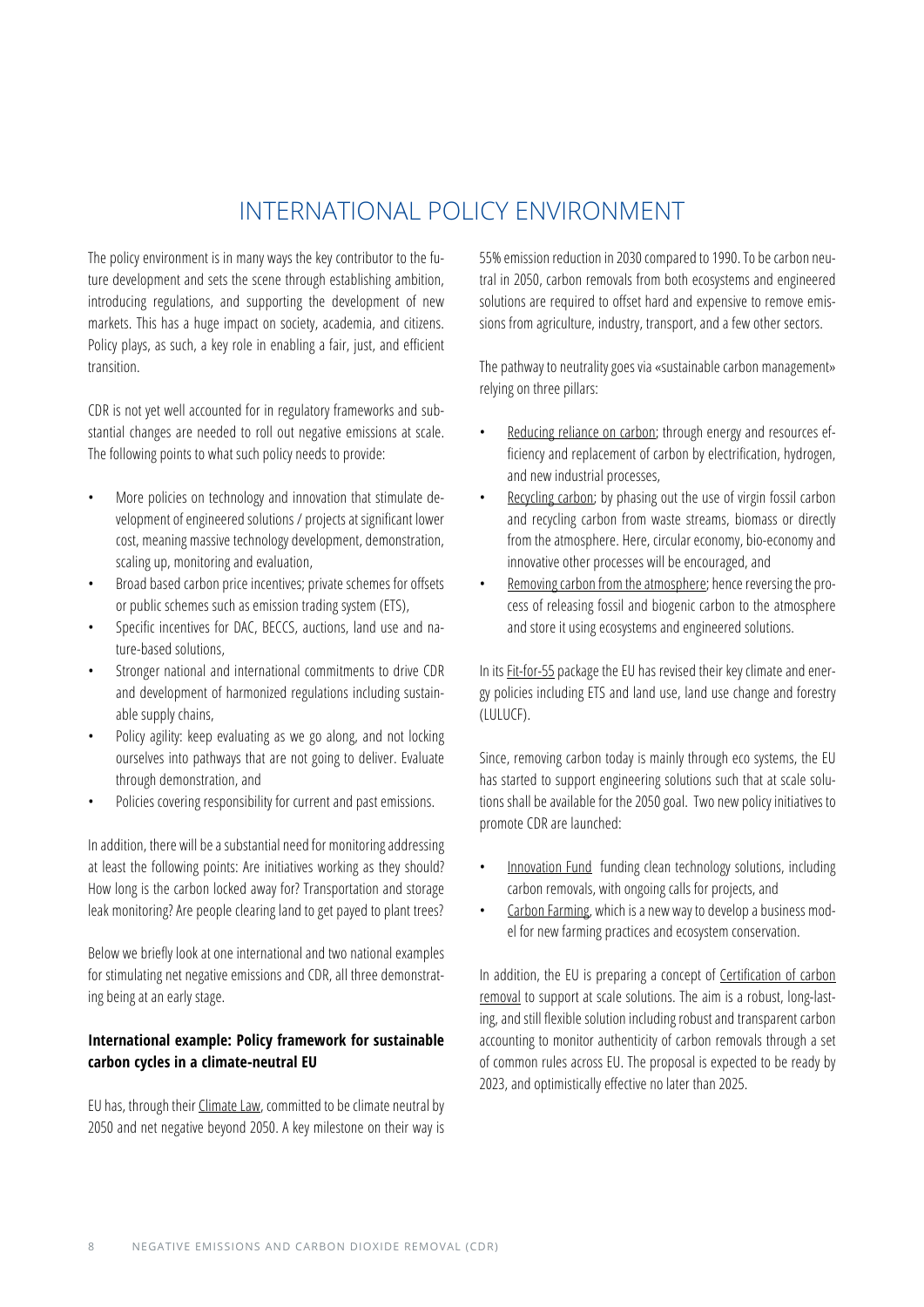As of today, there is no business case for negative emissions in the EU. A certificate of carbon removal will be an important starting point to achieve an environment, which enables trading of negative emissions between companies and countries. If found successful, several options exist thereafter to further stimulate negative emissions, including public procurement, compliance markets and voluntary markets.

#### **National example: The proposed support scheme for Bio-CCS and DAC in Sweden**

In June 2017, the Swedish Parliament decided by a large political majority to introduce a climate policy framework with a Climate Act as a key component to comply with the goals of the Paris Agreement.

By 2045, Sweden is to have zero net emissions of greenhouse gas (GHG) into the atmosphere and should thereafter achieve negative emissions.

Sweden then launched the Industrial Leap to accelerate and support industries. The initiative supports huge and complex technology leaps to significantly reduce process related emissions in industries as cement, iron / steel and refineries and runs from 2018 to 2040. From 2019 negative emissions, i.e., bio-CCS (BECCS) and DAC, are included in the programme.

A supplementary agreement, the Public Inquiry on negative emissions / supplementary measurements, was launched in 2019 after realising that both emission mitigation and supplementary measures are needed to meet the climate goals and Paris Agreement. The inquiry focuses on i) increased carbon sink in forest and land (LULUCF), ii) verified emission reduction in other countries and iii) Bio-CCS and DAC.

The Swedish Energy Agency were assigned to design a support system for bio-CCS, prepare a proposal for a treaty with Norway (UK and the Netherlands) for storing the carbon and finally create a centre for CCS within the agency. On their search for the fit for purpose support scheme, two main questions were addressed: i) should it be reverse auction or a fixed sum for a given volume of  $CO<sub>2</sub>$  (feed in tariff) and ii) should biochar be included in the support scheme? Since biochar was deemed not a good carbon sink in this context, it was excluded.

Reverse auctions were the chosen support scheme. It stimulates a marketplace for removals, it gives the state better control of the costs with less risk of overcompensation of the actors and it complies with state aid rules within the EU.

Three auctions will be planned. The first is scheduled for 2022, with allocation in 2023 and winning bid storage from 2026. The support period is 15 years and a total volume of 600.000 tons  $CO<sub>2</sub>/yr$ . The



Photo: Colourbox.dk/Romia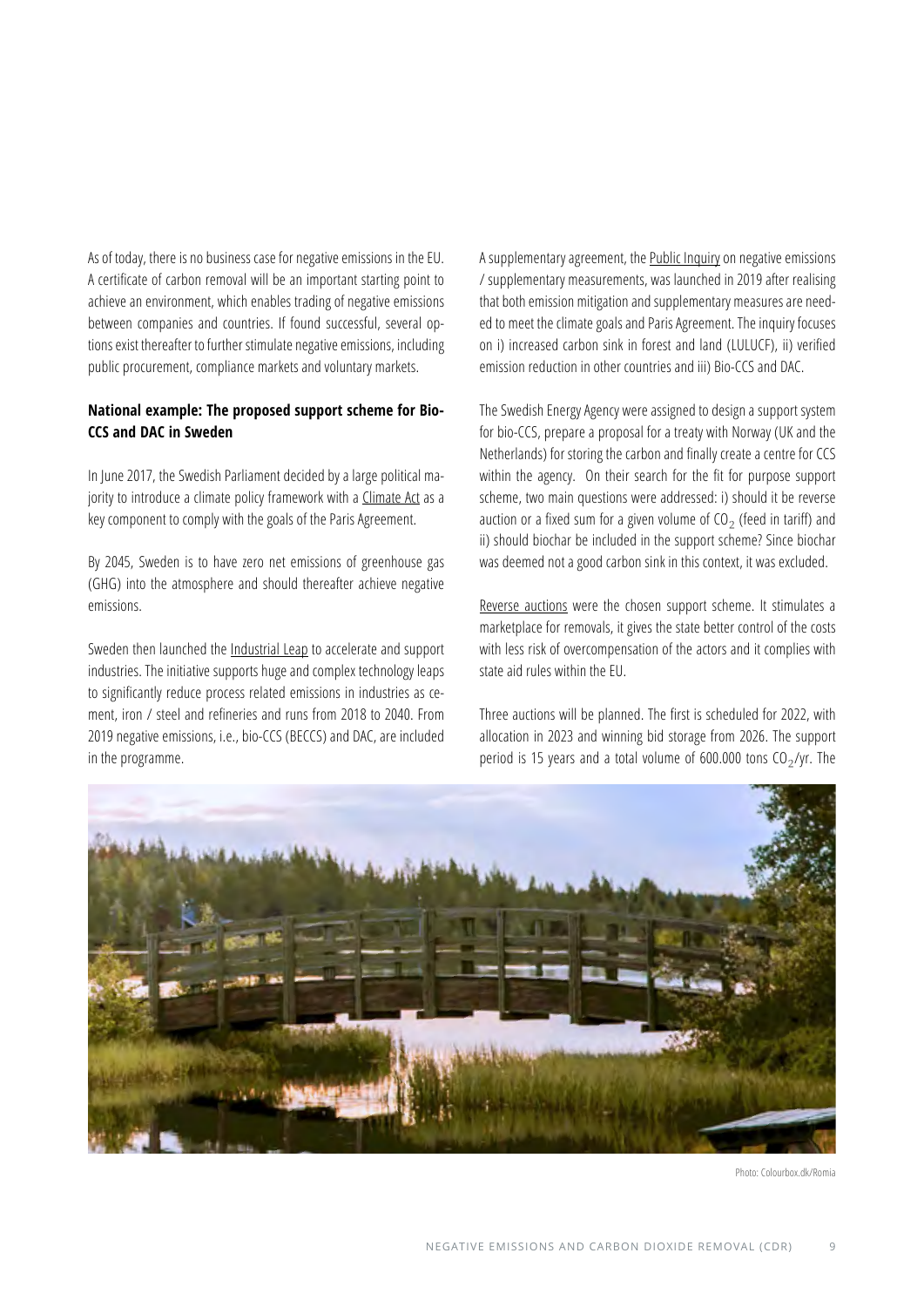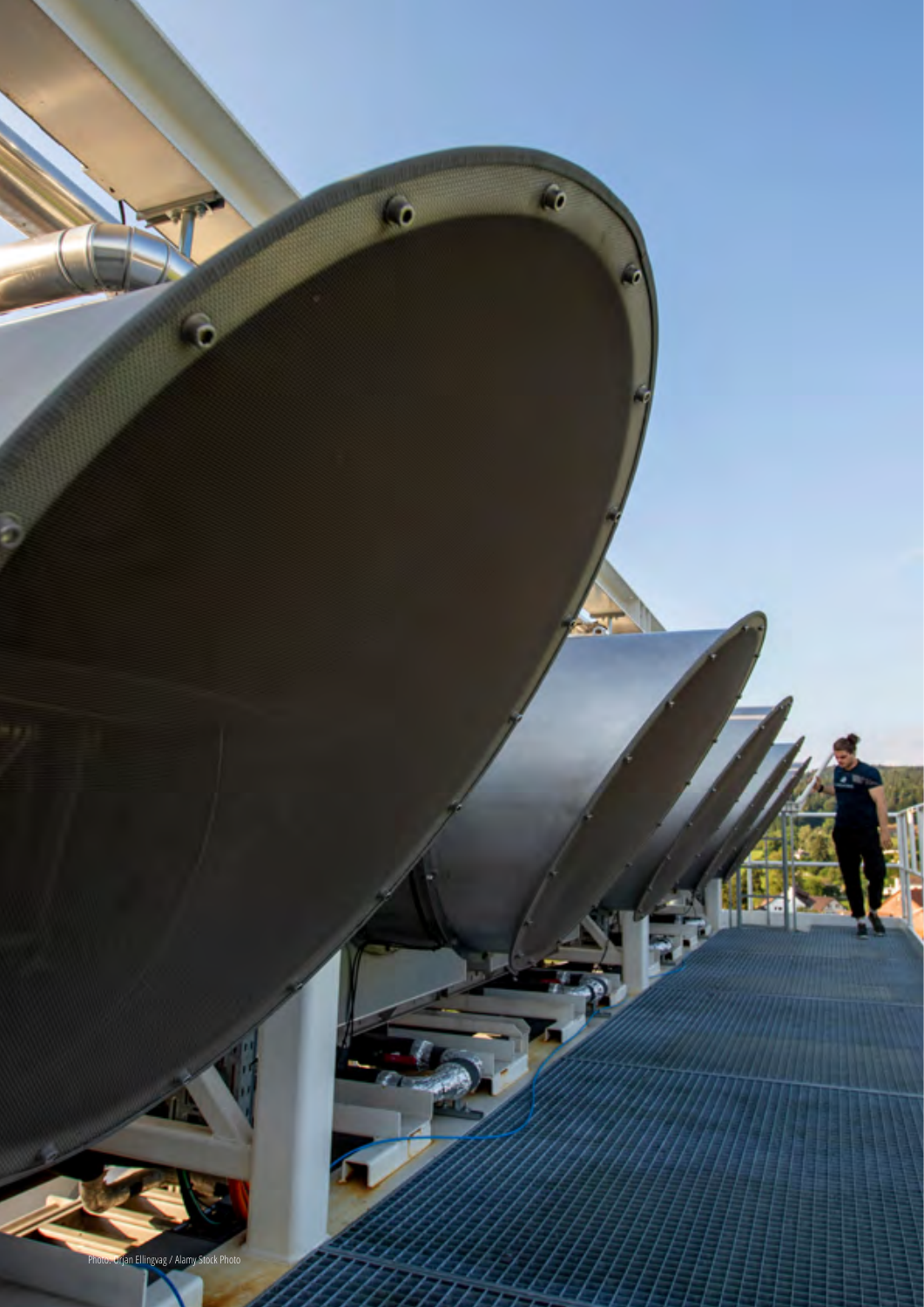second auction with a volume another 600.000 tons  $CO_2$ /yr will take place in 2026 and the third is scheduled for 2029 with a volume of 1 million tons  $CO<sub>2</sub>/yr$ . This brings Sweden in line with the Public Inquiry of 2 million tons  $CO_2$ /yr in 2030. Each bid must cover post 50.000 tons  $CO<sub>2</sub>/yr$  and will be adjusted for any previous state aid or EU aid to ensure fair competition.

Stakeholders from industry argue strongly in favour for the possibility to trade negative emission rights in such a marked-based system. However, this does not affect the design of the support scheme.

#### **National example: Finland – target net negativity by 2035 without any offsets**

Finland has targeted to become net carbon neutral by 2035. And this is expected to be reached without any offsets. Until now,  $CO<sub>2</sub>$  removal is not discussed too much.

LULUCF is the key to reach the net zero target and to compensate the remaining GHG emissions. 70% of Finland's land area is covered by forests and forest industries are important for Finland's economy and employment. Therefore, a lot of discussions are going around the use of forest resources and the impacts of forest sinks. Another discussion is related to peat and peat lands. Peat is the only domestic fossil fuel, and it needs to be phased out very quickly. Afforestation and reforestation will probably be one of the solutions for the abandoned peat lands.

BECCS could be expected to become another part of the solution. However, no policy incentives have been launched yet. The BECCS potential is anticipated to be significant because of the substantial forest industries, and hence associated potential for bio energy. Current annual total GHG emissions are about 50 million tons  $CO<sub>2</sub>e$  and by 2050 the BECCS potential is estimated to be about 10 million tons  $CO<sub>2</sub>$ .

DAC is also on the table for producing synthetic fuels or even food with renewable electricity and hydrogen. However,  $CO<sub>2</sub>$  utilization is easily misunderstood to represent negative emissions even though  $CO<sub>2</sub>$ is typically released back to atmosphere. As an example, companies could have a strategic target to become net negative in their operations by buying emissions compensations or investing in their own

"net-negative" projects, which would lead at maximum to net zero. A better understanding and more clear communication are needed to increase the knowledge – what is really happening around  $CO<sub>2</sub>$ removal and net negative emissions and practices.

Most integrated assessment models (IAMs) expect global and/or regional emissions trading, including trade of negative emissions. IAM scenarios for Finland showcase that it could become a net exporter of (negative) emission allowances and thus help other countries to reach their climate negative targets. However, sustainable use of forest resources will limit the potential for BECCS to ensure the growth of forest sinks and biodiversity.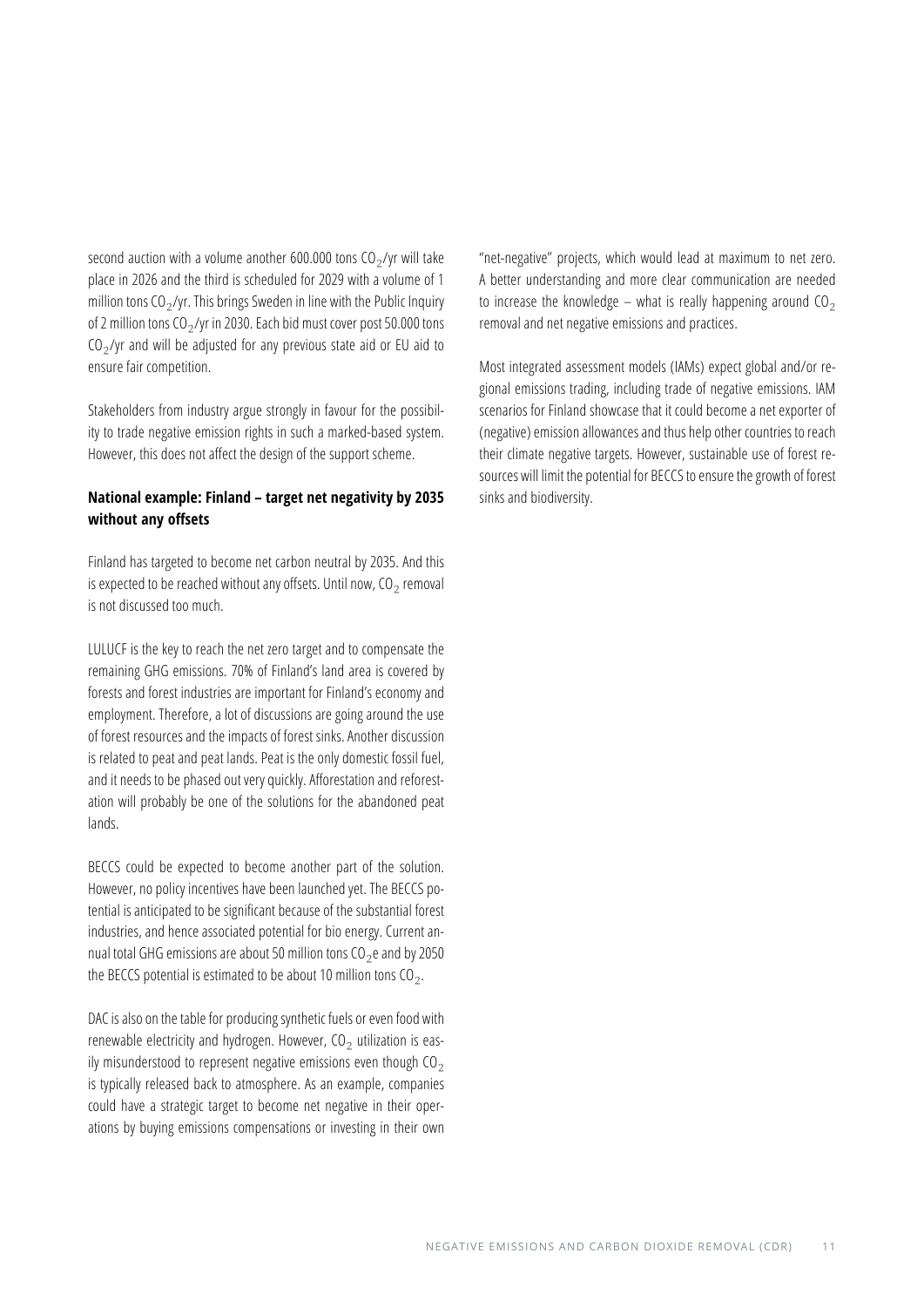## BUSINESS MODELS FOR NEGATIVE EMISSIONS

<span id="page-11-0"></span>Companies are starting to realise the need to include negative emissions as measures to reach their net zero ambition in due time.

To succeed with CDR, credible business models are needed as well as safe and long-lasting storage of  $CO<sub>2</sub>$  and acceptance by citizens. The challenge in the offset market is huge and scale up of CCS to giga tons is needed and will come with huge cost. It remains completely open on who will bear these costs, but it is clear that no single company or country can pay the whole bill alone.

One of the more promising developments is that some companies with ambitions to reduce their carbon footprint are willing to pay for CDR. Also, developments in distributed ledger technologies and other digital systems that could be used to track origin along value chains make it possible to trade negative emissions. A key to successful business models for CDR will be the ability to bring together those who are willing to pay for carbon removal with those who are able to do it in markets and transactions where this can be documented and tracked.

Below we summarize the highlights from some selected companies' business models including key challenges and what is needed as they see it.

#### **Microsoft – the IT giant on a fast ramp up as purchaser of carbon removals**

The IT giant Microsoft has shown to be one of the most aggressive companies when setting climate goals. It launched its first net zero target in 2009 for scope 1 and 2 emissions, which was further accelerated. The company became carbon neutral in 2012 in scope 1 and 2 and business airline travel scope 3 through offsets and in the voluntary market. Microsoft has recently sharpened its target and shall become carbon neutral and net negative scope 1, 2 and 3 by 2030 and beyond that remove all historic emissions by 2050. Most of its emissions come from data centre operations.

This cannot be achieved without stimulating a marketplace for negative emissions and support development of removal technologies.

Mid 2020, Microsoft went out to purchase 1 million tons carbon removal. It received close to 200 proposals and decided to purchase from fifteen suppliers delivering twenty-six projects around the world. Almost all projects were short-term, and nature-based due to lack of engineered solutions. Microsoft's scope 3 emissions are likely to go up and its commitment to remove all historic emissions by 2050 will increase the purchase need significantly in the period 2030 to 2050. In other words, Microsoft will be a large purchaser on a fast ramp, hence must invest heavily in the market. Typical challenges that fit for large purchasers are:

- Cost: nature-based solutions are typically in the range 3-25 \$/ tons whilst the cheapest engineered carbon removals easily see 150 \$/ ton, and
- Project accounting: diffuse and relative new area and with a rather unclear distinction between offset and removal.

Transparency and accountability will be key to succeed on the journey to net zero and beyond. Microsoft is working directly together with voluntaries and certification bodies to create better standards around the clarity on avoidance emission versus removal as well as looking at that in conversations with some governments regarding protocols and verifications of infrastructure.

Technology development and engagement is another area and here IT can make a substantial difference both in providing the infrastructure, but also in the trust and transparency in carbon removal and the endurability of that. Microsoft is already involved in several technology development projects.

As Microsoft sees it, there are five things in combination that make a carbon removal project ideal: i) net negativity, ii) traceability, iii) affordability, iv) costs and v) quality.

It would be very difficult for Microsoft to meet the corporate goals without a rapid acceleration in the carbon removal market. As a purchaser, a technology developer and a company committed to net zero, carbon removal is a necessity.

#### **Aker Carbon Capture – a CCS technology and solution provider**

Aker Carbon Capture was spun off in 2020 from Aker Solutions, having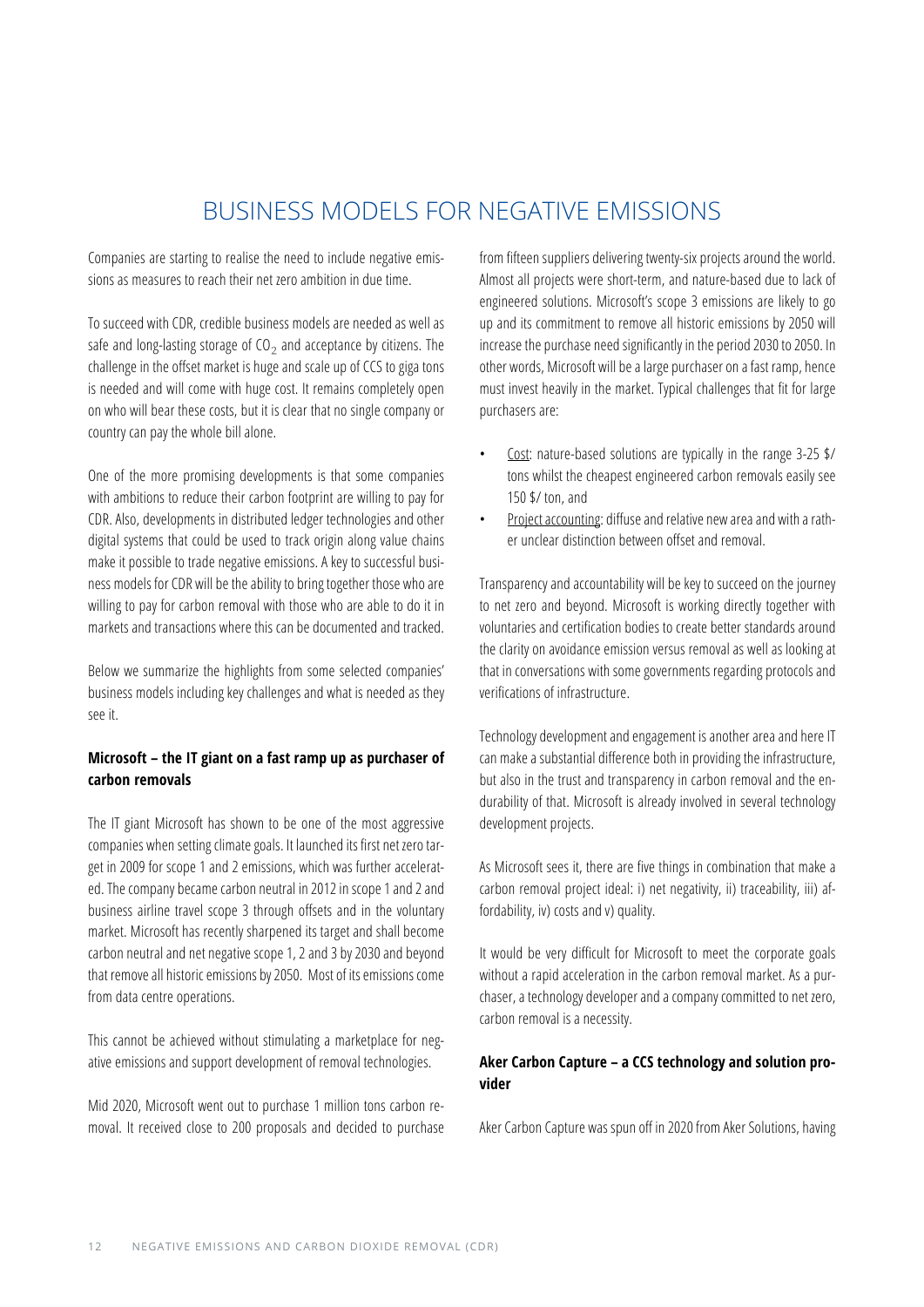then worked with CCS for 15 years. It is a pure-play company delivering ready-to-use capturing plants. It encompasses best-in-class HSE friendly solvent and other patented plant technologies for better allround plant performance and has validated and certified leading proprietary technology with more than 50.000 operating hours.

- Ambition: "10 in 25": Secure contracts to capture 10 million tons  $CO<sub>2</sub>$ /yr by 2025,
- Mission: Enabling emission free industries and energy solutions through carbon capture.

Achieving the ambition will require speed. Their primary market is northern Europe but also Canada to a certain extent. The markets of interests are power-to-gas (partnered up with Siemens), cement (the world's first carbon capture project on a cement plant in Brevik), waste-to-energy and bio energy.

Waste-to-energy can be a key in a negative emission market. There are approximately 500 waste-to-energy plants in Europe, emitting ~100 million tons  $CO<sub>2</sub>$  /yr (2018 data, CEWEP). There are a significant number of process biogenic waste plants. And there is a strong interest for CCS, particularly in Scandinavia. Aker Carbon Capture together with Ørsted and Microsoft are exploring acceleration of biogenic CCS to realize negative emissions among other.

Getting to net zero will require commercial markets for carbon offset, positive development of ETS and other carbon pricing mechanisms, a well-regulated and transparent market for carbon trading, and cost-efficient transport and long-term storage.

#### **Becour – a tech company focusing on certificates of origin**

Becour comes with more than twenty years of dedicated work to track the renewable energy through offering energy attribute certificates (EAC), primarily within electricity, but now also moving into hydrogen and biogas. How electricity is being produced, is essential. By improving and making it more transparent to source the renewable electricity, Becour helps speed the transition. At the marketplace, the customer can choose which powerplant to get the electricity from – i.e., a 24/7 matching solution for documenting renewable energy consumption.

A certificate of origin can be used to offset, but it also tracks attributes that are linked to the product and service. These attributes can follow the value chain from primary stage to final product. The purpose will be to engage the consumer and create incentives. When looking at the energy transition, climate change and sustainability, there are many non-physical attributes. By tracking attributes, one can enable preferences to what project to engage in at a scale. It is technology neutral, hence up to the buyer to decide. It can combine voluntary and compliant systems. Carbon accounting could be a place to utilise this technology.

#### **Gassnova – a facilitator for CCS states the need for a commercial business model to get CCS going**

Gassnova is a Norwegian state-owned company facilitating the development of cost-efficient technologies and solutions for capture and storage of  $CO<sub>2</sub>$ .

CCS has been under development for almost two decades in Europe but so far has not made a difference for climate as hoped for. Lack of credible business models has e.g., hampered, or delayed implementation of CCS for many years. In the US, there is a business to capture  $CO<sub>2</sub>$  and store it in the ground, especially when used for enhanced oil recovery (EOR). In Europe, business models do not exist as of today, but rather funding models.

What will be the business model that speeds up CCS? Can blue hydrogen be a game changer? With blue hydrogen, CCS is not only an expensive add-on. It is an integrated and required part of the production process of a valuable product – hydrogen.

BECCS is a type of offset for other emissions. Somebody with an obligation to reduce  $CO<sub>2</sub>$  may be willing to pay to a company that can store the corresponding volume of CO<sub>2</sub>. But if natural CO<sub>2</sub> sinks are working, BECCS-projects must compete with these lower cost technologies.

#### **Equinor – an energy provider in transformation**

Equinor is a global energy provider with the purpose to turn natural resources into energy for people and progress for society. It was founded to develop and produce oil and natural gas from the Norwe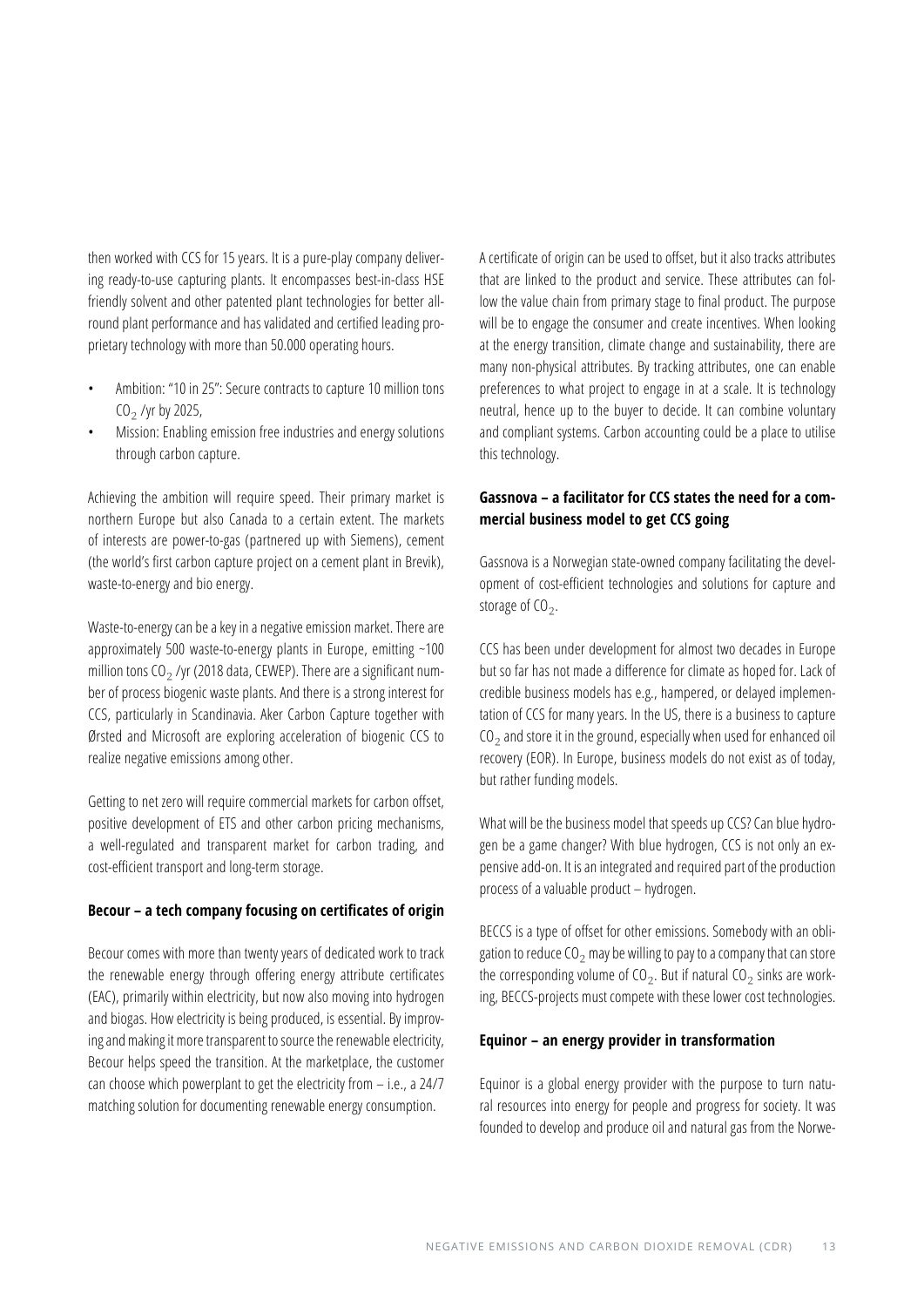gian continental shelf and has since then become a global player with a rapid growing renewable portfolio, mainly in offshore wind. In 2020, Equinor launched its bold ambition to become net zero by 2050 including scope 1, 2 and 3 emissions. That will require the company to avoid and remove 13.5 million tons  $CO<sub>2</sub>e/yr$  scope 1 and 2 and 250 million tons  $CO<sub>2</sub>$ e/yr scope 3.

In addition to the use of energy efficiency and low carbon technologies on existing and future infrastructure to reduce emissions from production, Equinor foresees a step up on renewables, CCS and hydrogen (blue and green), and as a supplement to use negative emissions such as natural sinks. A larger share of the oil and natural gas production is also expected to be used for non-energy purposes (not combusted).

Development of CCS and hydrogen at scale is dependent on economic viability and depends on a sufficiently high  $CO<sub>2</sub>$  price. On the path, the company, in collaboration with selected companies, is underway with the CCS project Northern Lights and the hydrogen / CCS projects in the Humber industrial region in the UK, among others.

On the journey to net zero, Equinor will rely on both engineered and nature-based solutions, as well as market mechanisms. To stimulate this, it would like to be a company that drives investments into technology that reduces and removes emissions.

A successful transition to net zero depends on policy and a policy framework, customers and markets and a price on carbon providing incentives for investments in low carbon alternatives. And there are dilemmas. How to count  $CO<sub>2</sub>$  and what can be accounted for? One example is forest protection versus reforestation / afforestation. Avoiding deforestation may be a more impactful climate measure in the short term, however it does not increase the amount of  $CO<sub>2</sub>$  removed from the atmosphere and therefore might not be possible to account for as a carbon neutralisation. Another example is providing  $CO<sub>2</sub>$  storage solutions from high emitting sectors such as cement and steel – how are the avoided  $CO<sub>2</sub>$  emissions in these product lines, in a scope 3 perspective, accounted for? There will be a need for standardization

of how to classify and count negative emissions to ensure consistency, but also providing incentives to invest in required technologies.

#### **Schlumberger – How we can all help drive CCS and BECCS globally?**

Schlumberger is a technology company with a deep focus across many energy streams. Over the last 15 years Schlumberger has participated in over 50 CCS projects worldwide and a number of historic and active BECCS projects, working with a wide variety of companies from many different industries including cement and ethanol, agriculture, power and bioenergy industries. The current CCS and BECCS activity level around the world is greater than ever before, and its continued growth is critical to allow the world to achieve its net zero ambitions.

Incentives are currently key to the growth and scaling of CCS and BECCS. Countries such as the US, where government incentives have been well established and reliable, are the main driver behind the growth of CCS projects worldwide. Confidence in the evolution in incentives is key to promote CCS and BECCS growth. In general, for CCS and BECCS to become a global scalable success, driving down costs are key while keeping quality and safety as paramount. Building deep partnerships between key companies and working together across the value chain can greatly drive down project costs and deliver better quality projects, faster. BECCS offers one of the most scalable negative emissions technologies available for the world today.

The key to driving growth in this space is the appropriate incentives to preferentially promote negative emissions technologies, while taking into consideration the sustainability of the feedstocks used and its overall value chain. This overall technology is capable of scaling today if the right companies, incentives, and regulations are put in place.